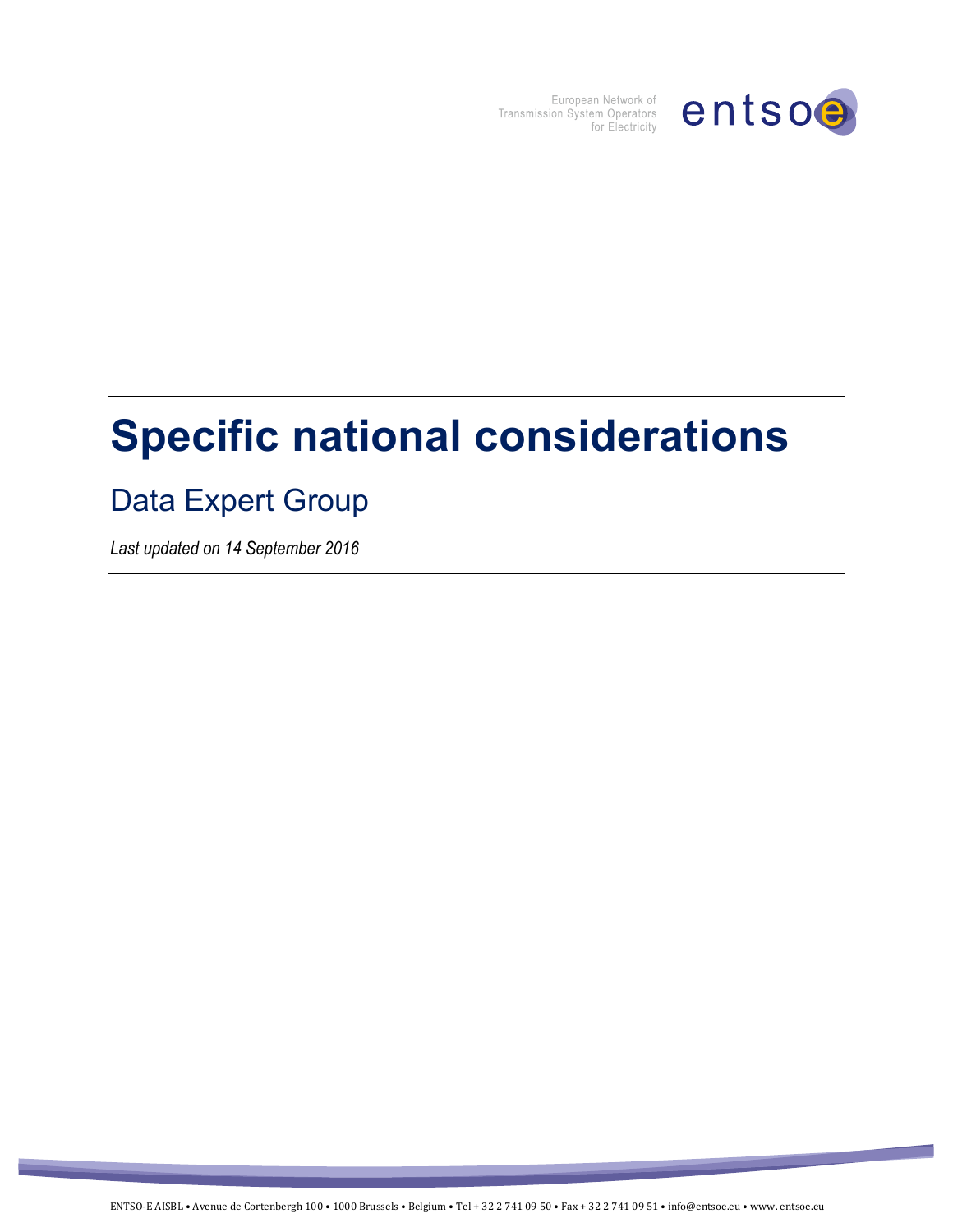

## **1. Geographical perimeter and coverage ratio of data**

#### 1.1. Specific national considerations

The regularly updated document, "Specific national considerations", will be made available for all statistical data users on www.entsoe.eu. Each NDC and STC must describe here, in detail, all cases in which the specific situation of the corresponding country does not fit well with the definitions provided. This is very important for ex-post analyses. The correspondent must guarantee that all data and all the circumstances of deviations from the definitions can be kept track of.

It should include/report on any specific considerations concerning the data reported for each country, especially:

- The **geographical perimeter** covered by the data delivered, in the case that it is not exactly the perimeter of the country;
- Explanation concerning the **coverage ratio** of data delivered.
- Any other consideration concerning quality, availability and interpretation of data.

#### 1.2. Geographical perimeter

The objective of statistics is to deliver values per country, which reflect the activity of the electric system. With this aim, the geographical perimeter covered by data related to a given country may be restricted to the geographical part of the country, which is connected to ENTSO-E network. For example, isolated islands, which are not connected to ENTSO-E network, may be excluded from the perimeter.

In this case, national specific considerations must accurately dictate which geographical areas are not taken into account. Once defined, the perimeter should be stable in time and all consumption and generation within it should be reported. The consistency of the geographical perimeter covered by the data delivered should be reported in the publications.

#### 1.3. Coverage ratio

On a given country perimeter, part of the generation / consumption data may be unavailable in compliance with the data collection process, e.g.:

- Unmeasured auto-generation / auto-consumption;
- Generation / consumption not measured in due time;
- Geographical area not observable (although belonging to the geographical perimeter);
- Data from third parties not delivered or not delivered in due time.

In these cases, the data delivered does not represent 100% of the geographical perimeter but only a part of it. The **coverage ratio factor** is the estimation of this part.

The coverage ratio factor should account for the part of generation / consumption which is missing in the data delivered. By definition, this part is relatively unknown, yet it should be roughly estimated taking into consideration other information issued by third parties (e.g. government, national statistics, DSO, other operators). Information may, for example be accessible, but not in compliance with the schedule of the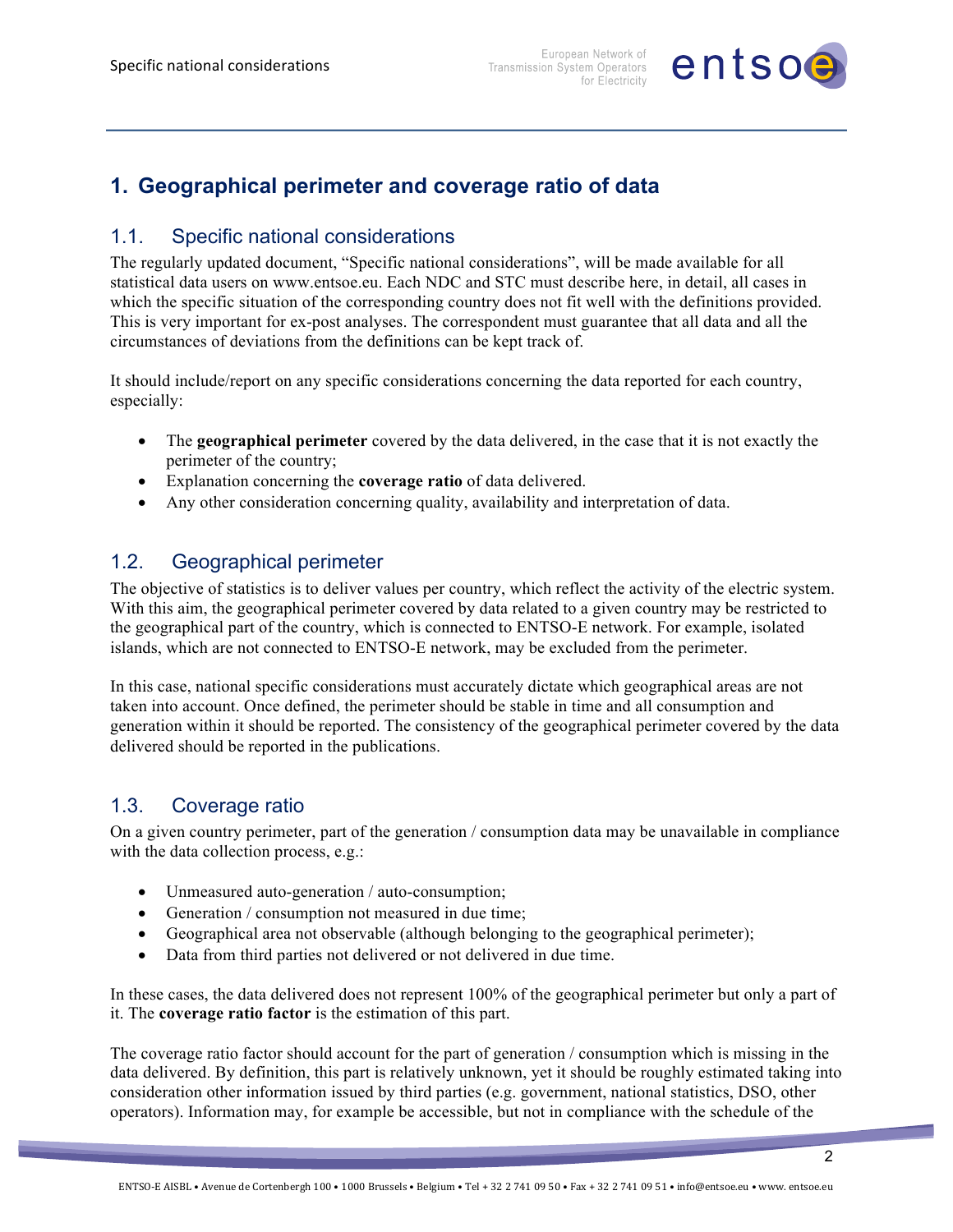European Network of Transmission System Operators for Electricity



monthly statistics collection process. For example, the part of auto-consumption may have already been known from the previous year, and not updated since then. The explicit calculation of the coverage ratio factor is on NDCs/STCs own responsibility and should be explained in the "Specific national considerations" document.

The Data Correspondent should decide whether to extrapolate data before delivering it, so that coverage ratio is increased to 100%, or to deliver raw data and mention the coverage ratio factor under 100%. In this case, the coverage ratio factor will be applied to extrapolate delivered data in the consolidation process of data before the publication of overall statistics.

It is recommended to deliver data directly with 100% coverage ratio.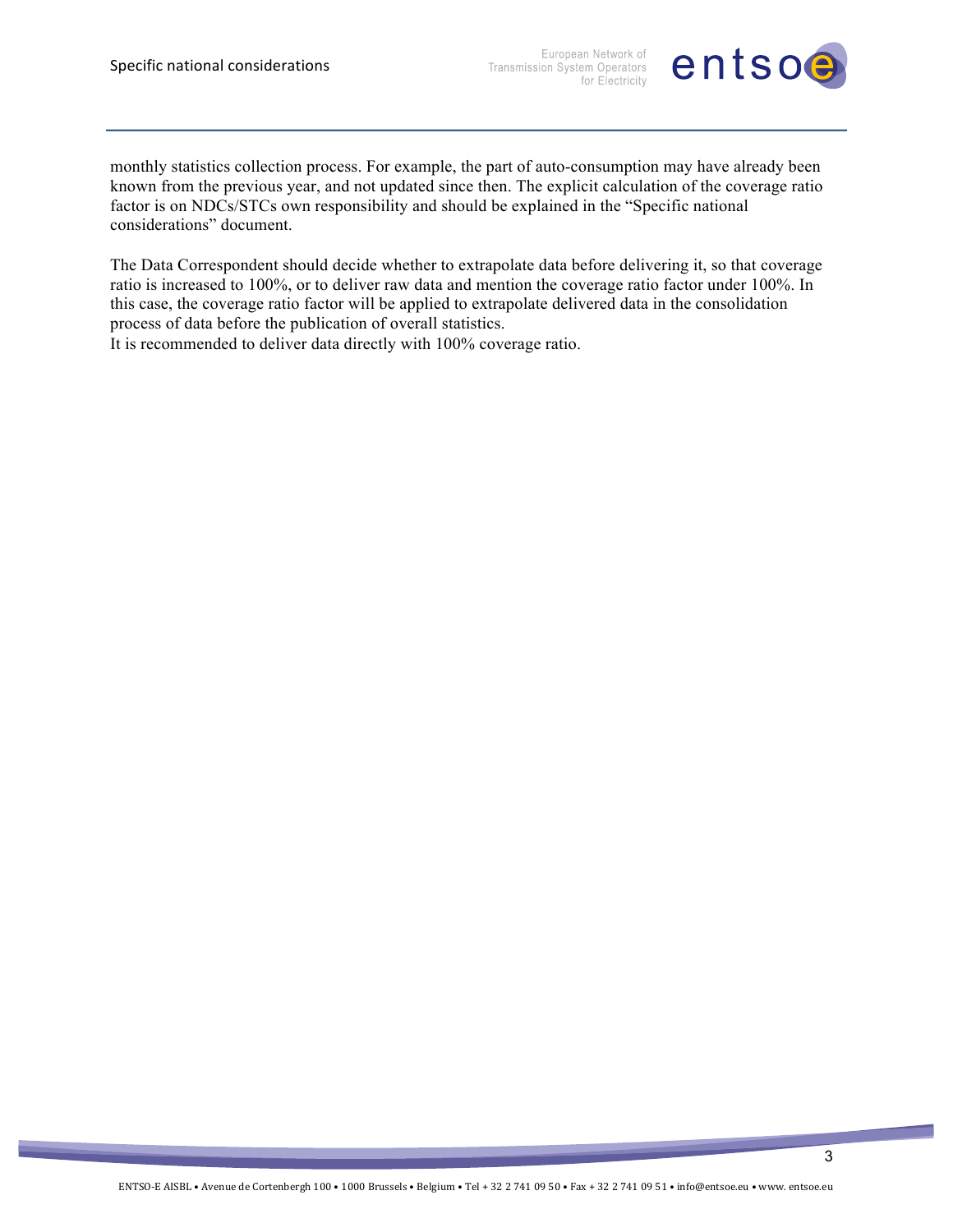

### **2. Specific national considerations**

#### *AT - Austria (16/06/2014)*

The hourly total load data submitted to ENTSO-E represents the load of the whole country (coverage ratio approx. 100%) including own production of industry and losses excluding pumped energy. Because of unavailability of a total load curve for the whole month (see comment below) the hourly load data is estimated based on the load curve of public grid under consideration of the total load curve of 3rd Wednesday and the monthly total consumption. Dependent on the estimation method discontinuities can occur before and after 3rd Wednesday.

Comment: Two kinds of official statistics are available: total values and values for the public grid. The total values are available as load curve only for 3rd Wednesdays. The values for the public grid are available as load curve for the whole month; Energy values on a monthly basis are available for both.

#### *BE - Belgium (16/06/2014)*

The figures on the Elia web pages concern the Elia control area. They comprise the Elia grid in Belgium and the Sotel grid in Luxembourg. The Elia grid is limited to the voltage level 30kV or higher. Finally, the figures on the Elia website reflect real measurements that are given on quarter-hourly basis. The Belgian figures on the ENTSO-E web pages are related to the Belgian territory and reflect the Belgian national figures (including all voltage levels in Belgium). Furthermore, the figures on the ENTSO-E web pages are based on the hourly average of real measurements and estimates.

The Belgian transmission network losses are the losses from the 380 kV, 220 kV and 150 kV network, including losses of internal transformers (380 kV  $\le$  > 150 kV) and excluding the losses of transformers towards HV-networks < 150 kV.

#### *BA - Bosnia and Herzegovina ()*

None

#### *BG - Bulgaria (16/06/2014)*

ESO EAD is responsible for the Bulgarian control area that includes all of Bulgaria's territory. The transmission system which comprises of three main grids with voltages of 110 kV, 220 kV and 400 kV is also owned and operated by ESO. Transmission network losses presented on ENTSO-E web site concerning Bulgaria reflect all losses across the above mentioned voltage levels.

Due to network specifics the monthly hourly load values published on data portal represent gross generation plus imports minus exports minus consumption of pumps. This means that they also include power plants' auxiliaries. That fact should be taken into account when comparing the sum of the monthly hourly load values with the National electrical consumption which is a calculated value on the basis of net generation. There will always be a significant mismatch between the two.

4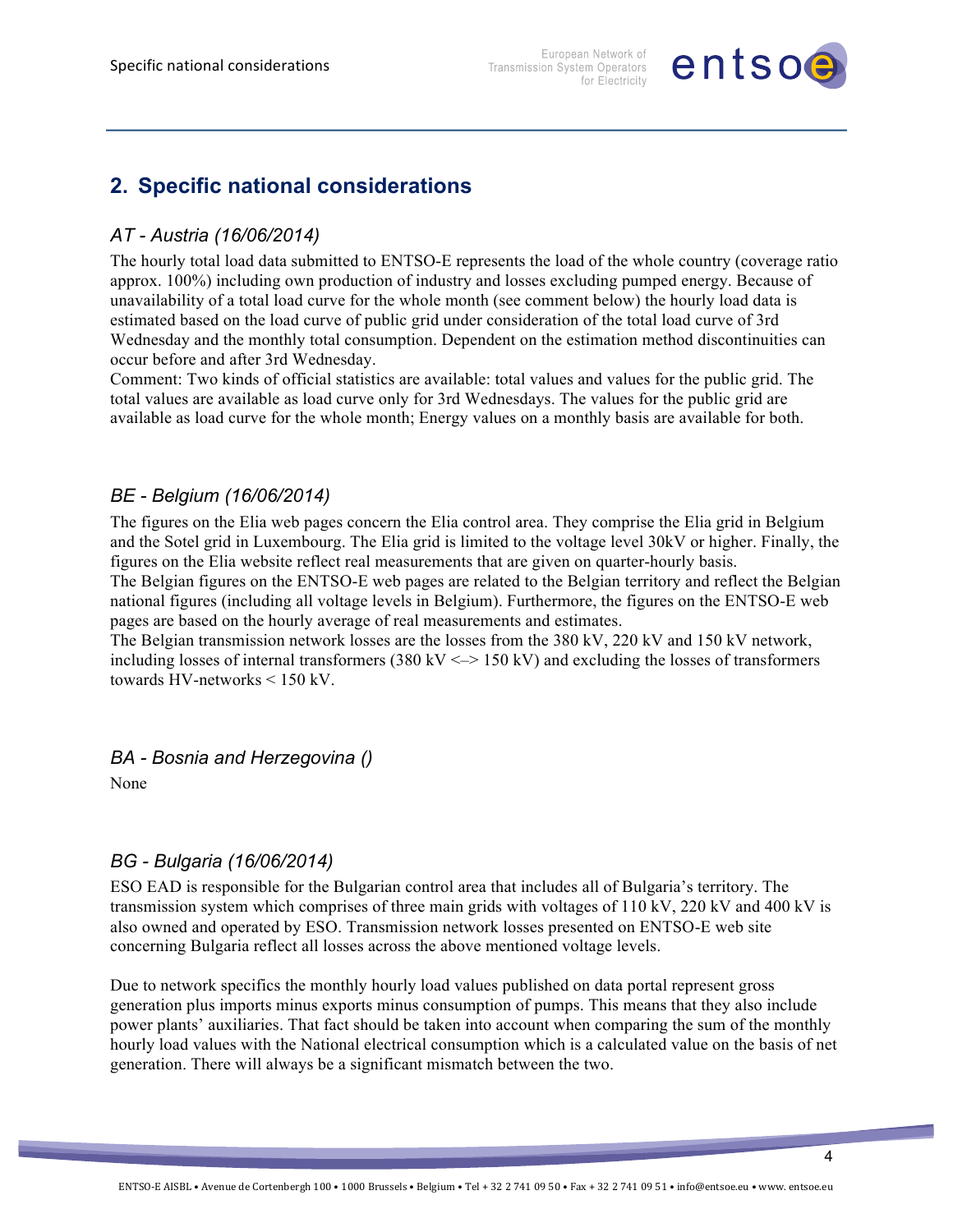

Finally, all figures published on ENTSO-E web site regarding Bulgaria are either real measurements or estimations reflecting all Bulgarian national territory.

#### *HR - Croatia (16/06/2014)*

Until 1997, the Slovenian and the Croatian values were collected together. They are identified by the country code (SH). From 1998 on, separate values are available for Slovenia (SI) and Croatia (HR).

*CY - Cyprus ()*

None

#### *CZ - Czech Republic (28/05/2014)*

All Czech load values are based on gross production data which is available online for ČEPS or for distribution system operators. The net production values for the load formula are only calculation made by the system afterwards; they are based on information published regularly by Czech Regulatory Office. The fuel type information is the best estimation; it could be updated continuously.

Transmission losses value includes also losses of transformers from transmission system to distribution systems (i.e. 400/110 kV and 220/110 kV).

*DK - Denmark ()*

None

*EE - Estonia ()* None

*FI - Finland ()*

None

#### *FR - France (17/03/2017)*

French monthly data regarding national consumption and generation include Corsica but exclude overseas French territories, which are not electrically connected to ENTSO-E network (e.g. Antillas).

French hourly load data and highest / minimum are related to the continental connected network. It thus excludes Corsica as well as overseas territories. In doing so, it is consistent with load data published in real time on RTE web site.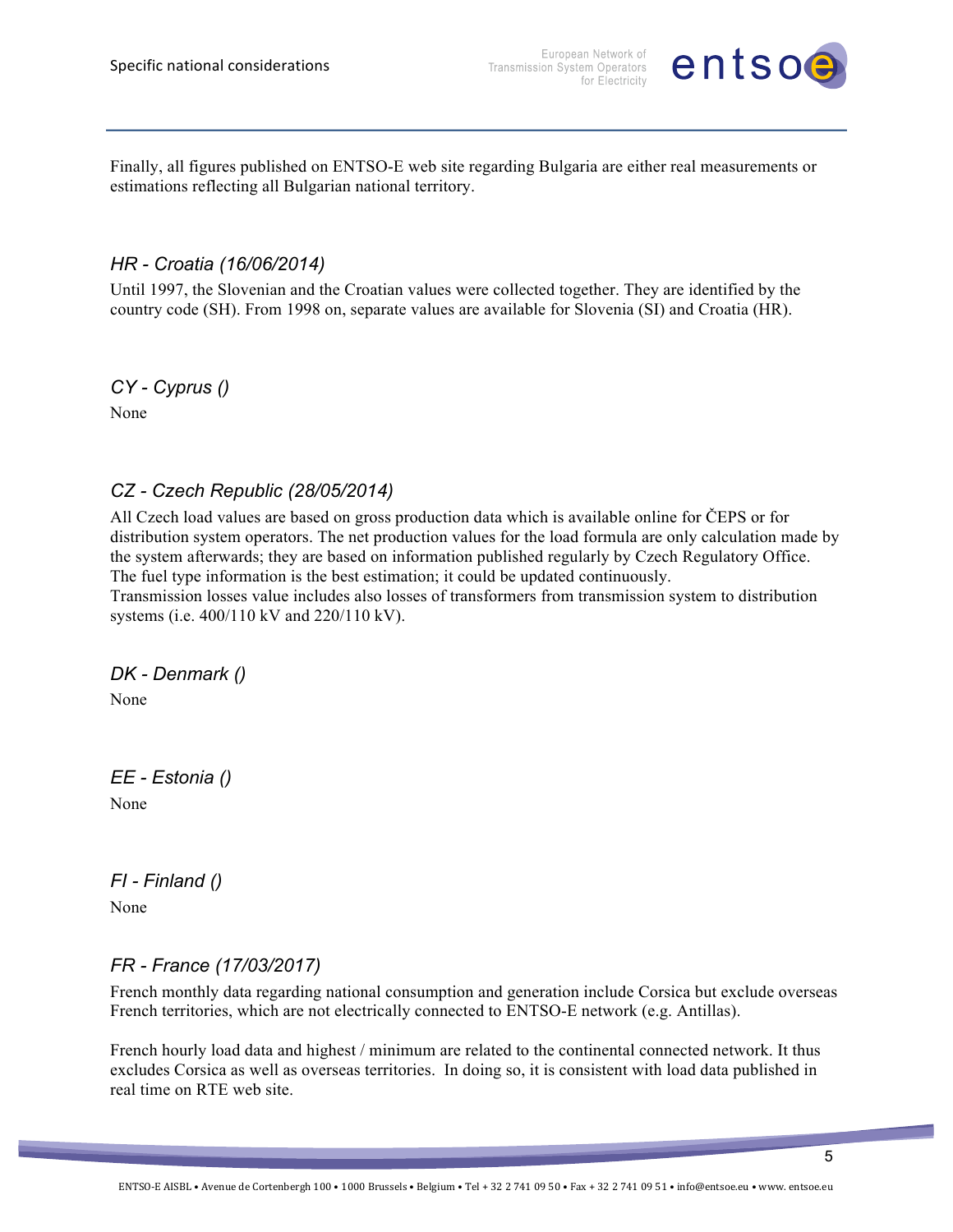

Losses are given only for 220 kV and 400 kV as requested by MS Guidelines. As the French transmission network includes lines down to 63kV, these values represent only a part of the whole transmission losses (which are published on RTE web site).

French physical energy and power flows towards Great Britain takes into account exports made towards Jersey island.

#### *DE - Germany (28/08/2014)*

The values identified by the country code D only cover the former Federal Republic of Germany (Bundesrepublik Deutschland) until June 1995. From July 1995 on, the country code D identifies values for re-unified Germany (including the five new eastern states of Germany of the former German Democratic Republic, GDR).

The hourly load data is obtained from sources of the German TSOs representing so-called "Common / Public supply" including network feed-in of electricity originating from renewable energy sources into the distribution grid. The coverage ratio until the end of the year 2013 was estimated to 91%, according to experience gained in the past before the liberalization of the electricity industry.

Hourly load values are aggregated by the four German TSOs. Since January 2014 a coverage ratio of approx. 98% is achieved due to a better database. The remaining gap is due to not covered parts of the distributed generation, industrial and traction power stations.

The consumption data is assembled from official German statistics and TSO's own data on the generation from renewable energy sources.

For some parts of the border between Austria and Germany the values represent the energy exchange between the control-blocks.

#### *GR - Greece (08/09/2014)*

The hourly load energy values as well as the monthly aggregated energy values are net, corresponding to the interconnected part of the Greek territory, thus, excluding isolated islands. The values refer to 100% coverage ratio.

#### *HU - Hungary (16/06/2014)*

Monthly consumption values are net while the hourly load data values are gross until end of 2009. Since January 2010, load values are net.

*IE - Ireland ()* None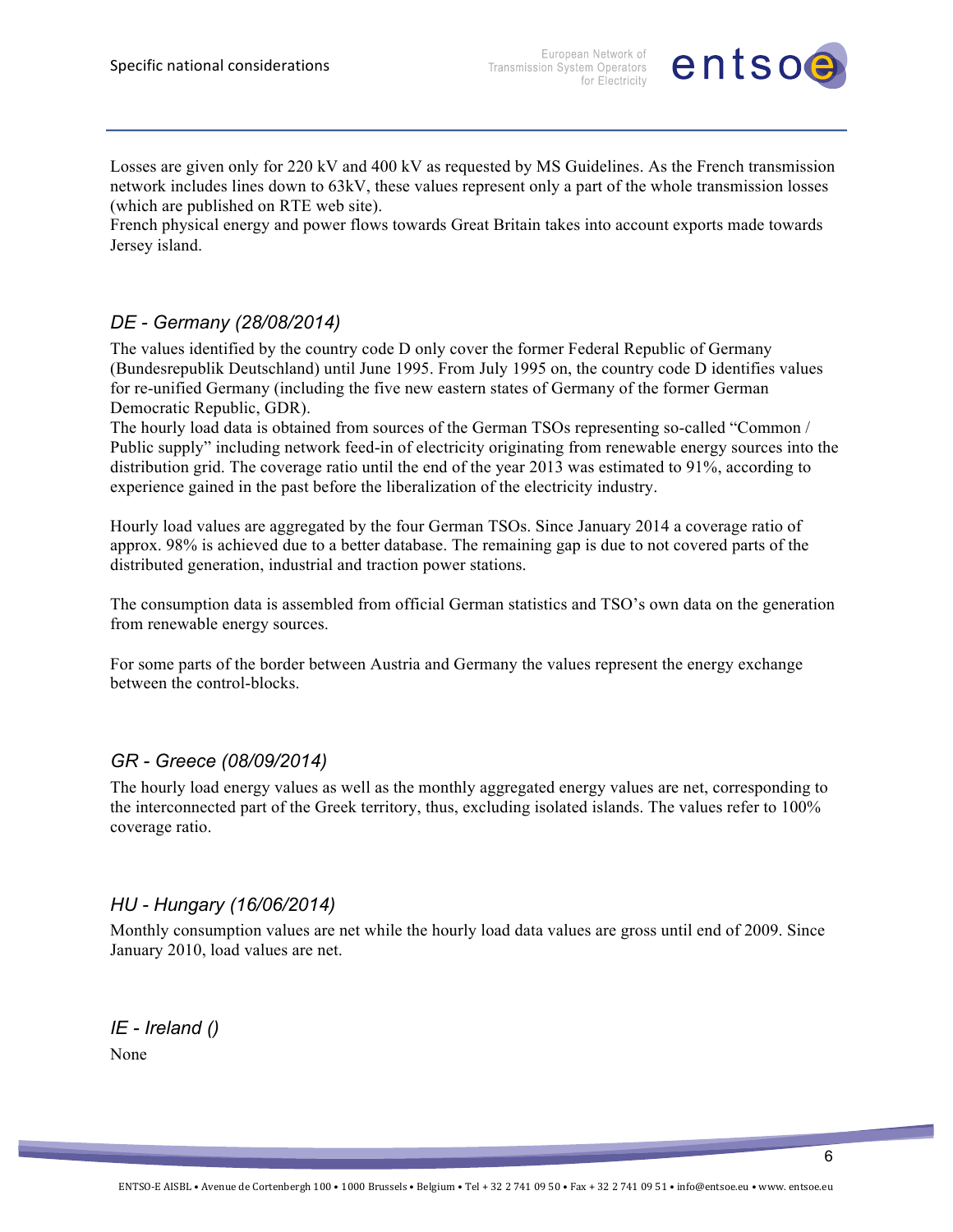

*IS - Iceland ()* None

*IT - Italy ()* None

*LV - Latvia ()* None

*LT - Lithuania ()* None

*LU - Luxembourg ()* None

```
MK - FYR of Macedonia ()
None
```
*ME - Montenegro ()* See [RS – Serbia and Montenegro]

#### *NL - The Netherlands (16/06/2014)*

Explanation on a significant "load decrease" between 2007 and 2008:

The load decreased only from the view of the TSO (TenneT). It can't be concluded implicitly that the energy consumption also has a downward tendency. There are two phenomena accounting for that: There are some irregularities in TenneT's measurements on which the hourly load data is based. These accountable measurements are done in the scope of the national balancing system of the Netherlands and included until the beginning of 2008 nearby 93% of the national load. Electrical energy, which is generated by some industries and auto-generators for their own use isn't included in this balancing system. So to reach a 100% coverage ratio for data multiplication by factor 1,07. These data can be downloaded from TenneTs website as measurement data:

http://www.tennet.org/english/operational\_management/export\_data.aspx.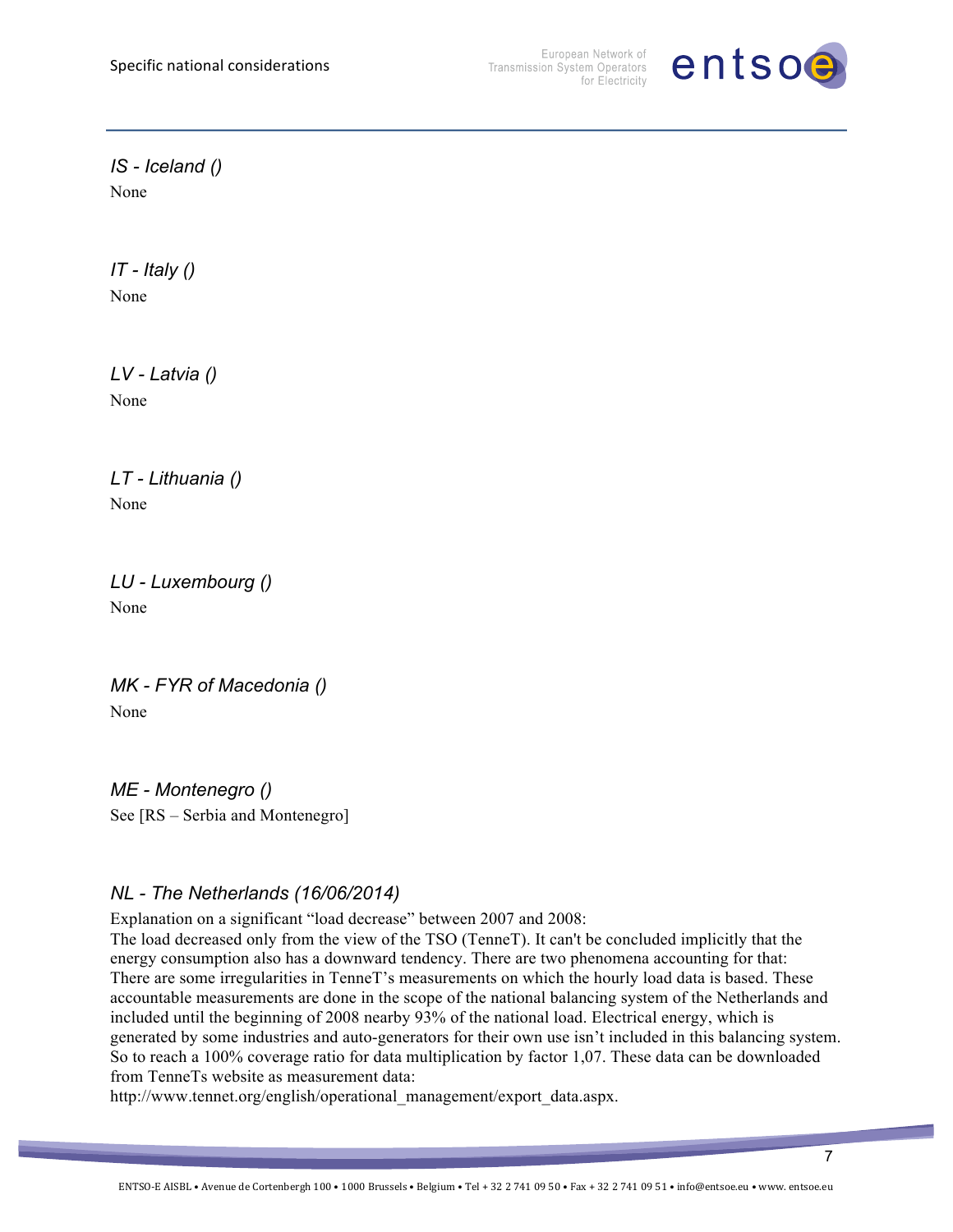European Network of Transmission System Operators for Electricity



The amount of CHP generation installed with green growers and small renewable units increased the last years very fast. Even on hours of high load there's a higher export than ever before and it can be concluded from that that in the meantime, their installed power increased to 8000-9000 MW. TenneT does not know exactly how much power is fed in on certain hours on lower voltage grids but it appears anyhow as a lower load of the high voltage network. That means that the correction factor will have to be adapted after official figures about electricity consumption from the National Statistics are published.

*NI - Northern Ireland (05/11/2014)*

See please *GB - United Kingdom*

*NO - Norway ()*

None

#### *PL - Poland (13/06/2014)*

The consumption, the generation and load data till the end of 2003 has been gross data. Since beginning of 2012 (monthly data) biomass generation includes biogas and biomass co-fired in conventional thermal units (also for 2011 as yearly data).

Since beginning of 2014 (monthly data) other fossil fuels generation represents industry generation (many different primary fuels), which previously has been classified to hard coal (also for 2013 in YS&AR 2013).

Data for statistics represents whole Poland territory.

Until 2014 coverage ratio factor has not been calculated, provided data represents 100% of data known to Polish TSO.

#### *PT - Portugal (28/11/2014)*

All Portuguese data, both load and energy data represent net values corresponding to the interconnected part of Portuguese territory, thus excluding Azores and Madeira islands. As coverage ratio factor is expected to have a complex dynamic in the near future, the Data Correspondents have decided to extrapolate data before delivering it, so this parameter is always set to 100%.

#### *RO - Romania (28/11/2014)*

- 1. All the hourly load net values are obtained by subtracting from the gross hourly metered generation of the following: the hourly metered value of consumption of pumps, the metered borders exchange values and the hourly consumption value of generating auxiliaries. The consumption value of generating auxiliaries is obtained from a formula using the difference between gross and net energies metered in power plants on monthly basis.
- 2. All the submitted data have a 100 % coverage ratio factor.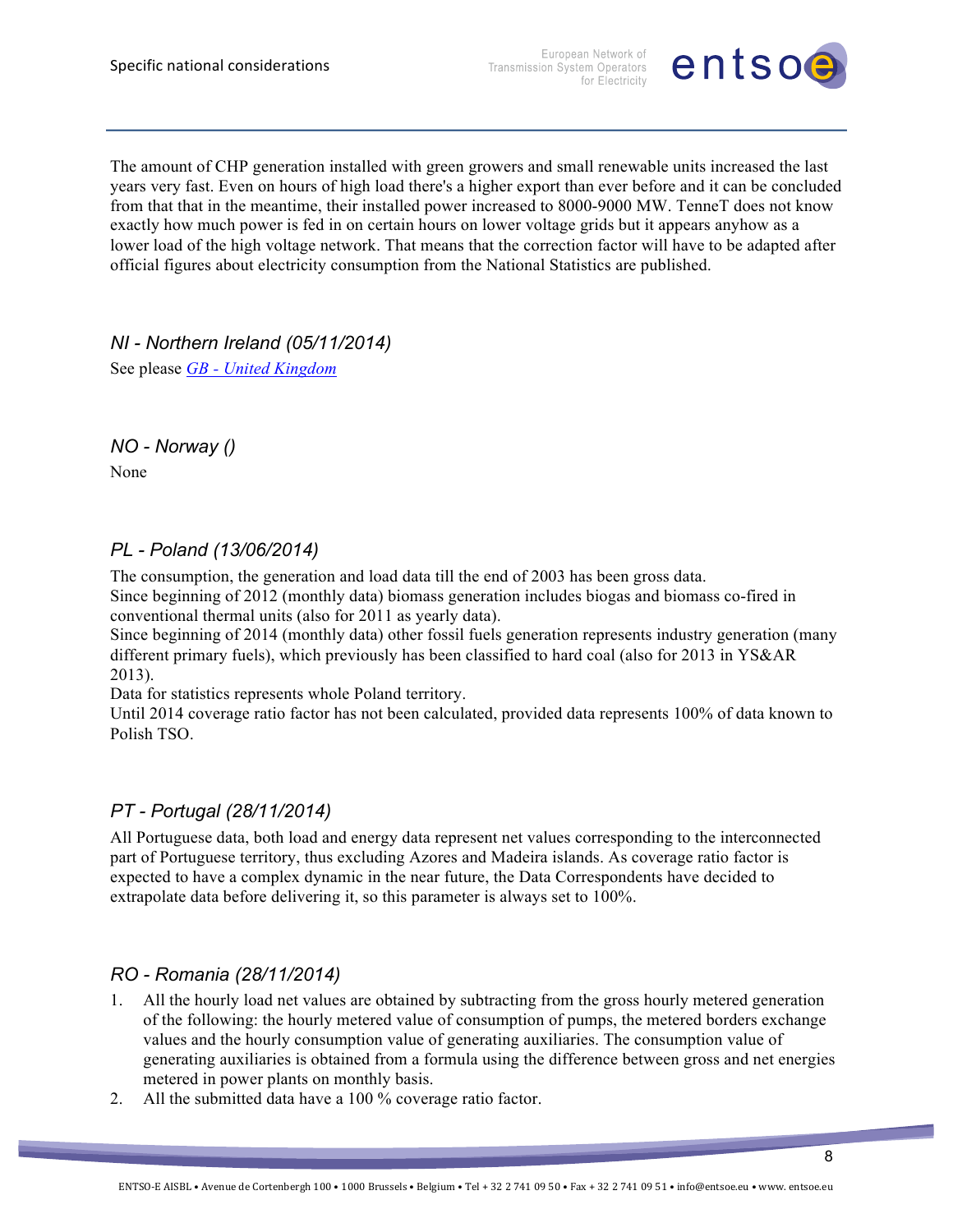

3. According to Romanian legislation all hydro power plants are considered as renewable sources, but only a part of them are benefiting from green certificate support scheme.

*RS - Serbia ()*

None

#### *SK - Slovak Republic (21/08/2014)*

The monthly hourly load values and installed capacities of power plants are gross values.

#### *SI - Slovenia (16/06/2014)*

Until 1997, the Slovenian and the Croatian values were collected together. They are identified by the country code (SH). From 1998 on, separate values are available for Slovenia (SI) and Croatia (HR).

*SE - Sweden ()*

None

#### *CH - Switzerland (19/12/2014)*

The main source of the published data (example net generation capacity, generation inventory and so on are taken out of the statistical data of the Swiss Federal Office of Energy SFOE (Yearly Swiss electricity statistic).

#### Data published before January 2015

The hourly load values for the whole year in the ENTSO-E database are vertical load values and do not represent the complete load for the country as is the case for most of the ENTSO-E countries. Only the hourly load values of the 3rd Wednesday, as published in the monthly reports, represent the whole load. Load curves (incl. Monthly peak load) and total load are varying since the data sources are different. Hourly values are only vertical load of the transmission grid; load curves (including peak loads) as well as => production mix are from the (SFOE). Total load curves and production mix on hourly base are not available to Swissgrid at this time Swiss data exchange processes do not yet foresee to collect this data Therefore it is not possible to deliver data with an additional snap shot than 3rd Wednesday.

#### Data published from January 2015 on

The "hourly load values" for Switzerland are the complete load for the control area Switzerland. Consumption including losses, energy used for pumps in Pump storage power plants and energy used by power plants to support the power production. Load curves (incl. Monthly peak load) and total load are varying since the data sources are different. Hourly load values are based on data collected by the transmission grid operator based on the national data exchange processes, load curves (including peak loads) as well as production mix are from the SFOE. The production mix on hourly base are not available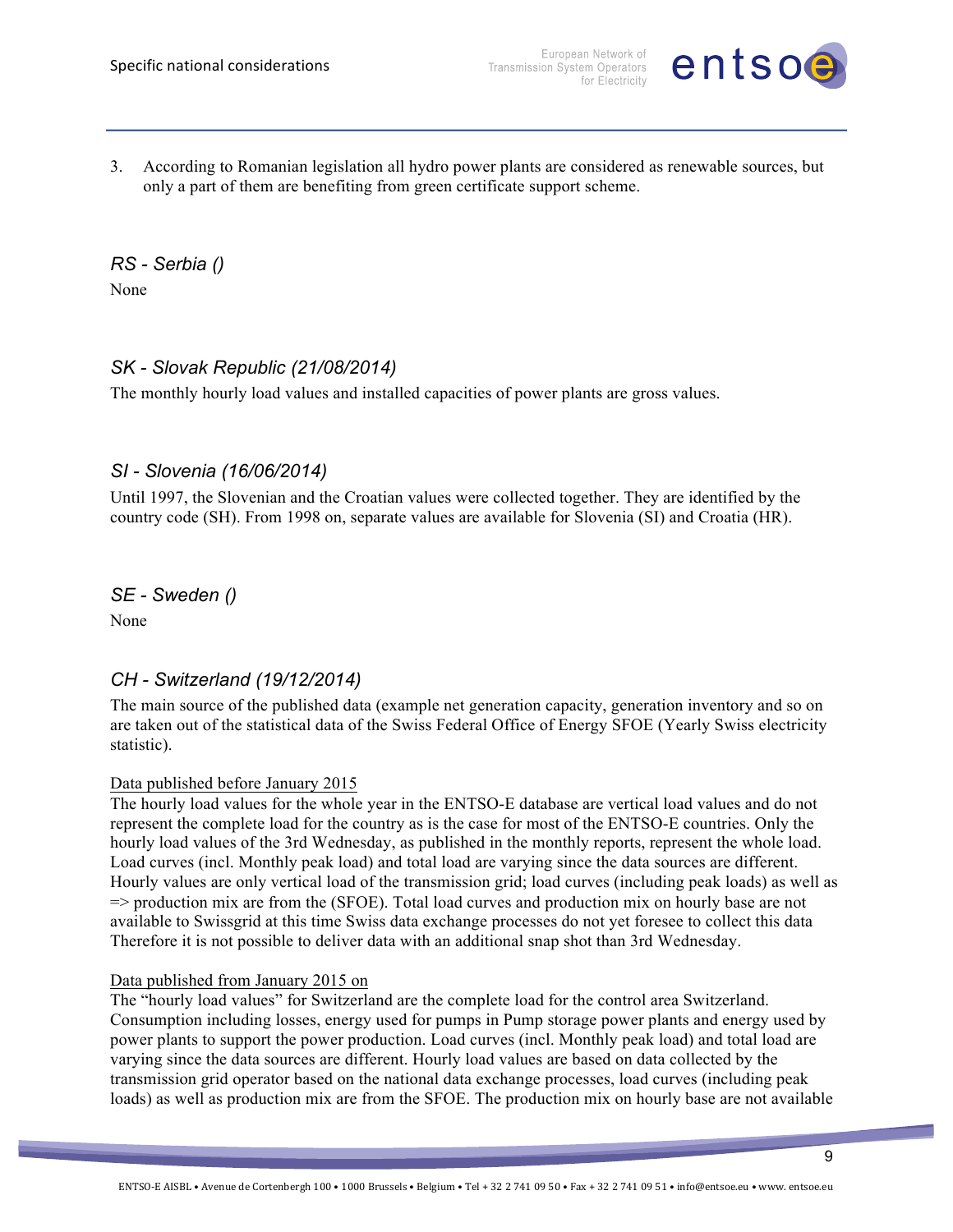

to Swissgrid at this time Swiss data exchange processes do not yet foresee to collect this data. Therefore it is not possible to deliver data with an additional snap shot than 3rd Wednesday.

#### *Serbia and Montenegro (16/06/2014)*

Please note that until end of 2006, the values for Serbia and Montenegro were collected together. They are identified by the country code CS. From 2007 on, separate values are available for Montenegro (ME) and Serbia (RS).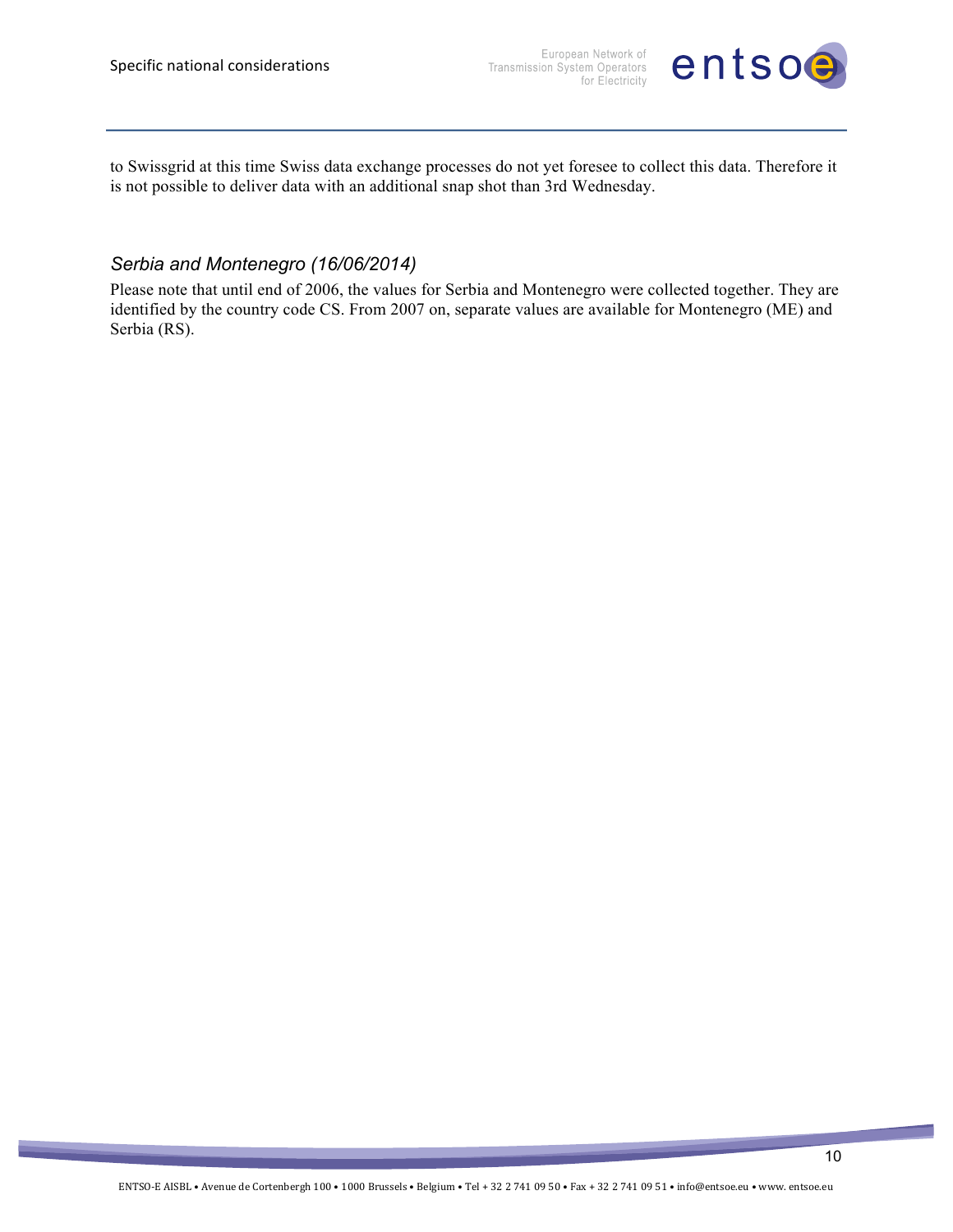

#### *ES - Spain (16/06/2014)*

The commission of the cable between the island of Mallorca and Spanish mainland at the end of 2011 changed the situation of the statistics of Spain.

The new link means that, in normal conditions, some of the production in Spanish mainland will be consumed in Balearic Island and, hence, we will not be able to report the energy balance like in the past (until December 2011 the geographical perimeter of Spanish statistics is Spanish Mainland).

Due to the reasons mentioned above, from January 2012 on, the geographical perimeter of the various statistics reported is as follows:

|                                                | Spanish Mainland           | <b>Total Spain</b> |
|------------------------------------------------|----------------------------|--------------------|
|                                                | (AC Interconnected System) |                    |
| Statistical data (monthly)                     |                            |                    |
| Monthly hourly load values                     | Х                          |                    |
| Monthly domestic values                        |                            | X                  |
| Physical energy power flows                    | Х                          |                    |
| Network reliability                            | X                          |                    |
| Unavailability of international tie lines      | Х                          |                    |
| Statistics and adequacy (yearly)               |                            |                    |
| Yearly energy data                             |                            | X                  |
| Net generating capacity                        |                            | X                  |
| Monthly power balance                          | X                          |                    |
| Inventory of generation from 2008 on           |                            | X                  |
| Inventory of transmission network installation | X                          |                    |
| Characteristics of cross-frontier line         | X                          |                    |

#### *CH - Switzerland ()*

None

#### *GB - United Kingdom ()*

From January 2016 data for Northern Ireland is included in the figures of the United Kingdom as Statistical publications are based on countries.

For clarification it should be noted that although SONI (Northern Ireland TSO) and EirGrid (Ireland TSO) operate in an all-island market each TSO responsibility for the transmission system operation in its own jurisdiction. SONI is part of the EirGrid group, however All SONI figures are supplied separate from those of EirGrid.

French physical energy and power flows towards Great Britain takes into account exports made towards Jersey island. Great Britain physical energy and power flows towards France do not takes into account Jersey island hence the differences in French and GB data for flows.